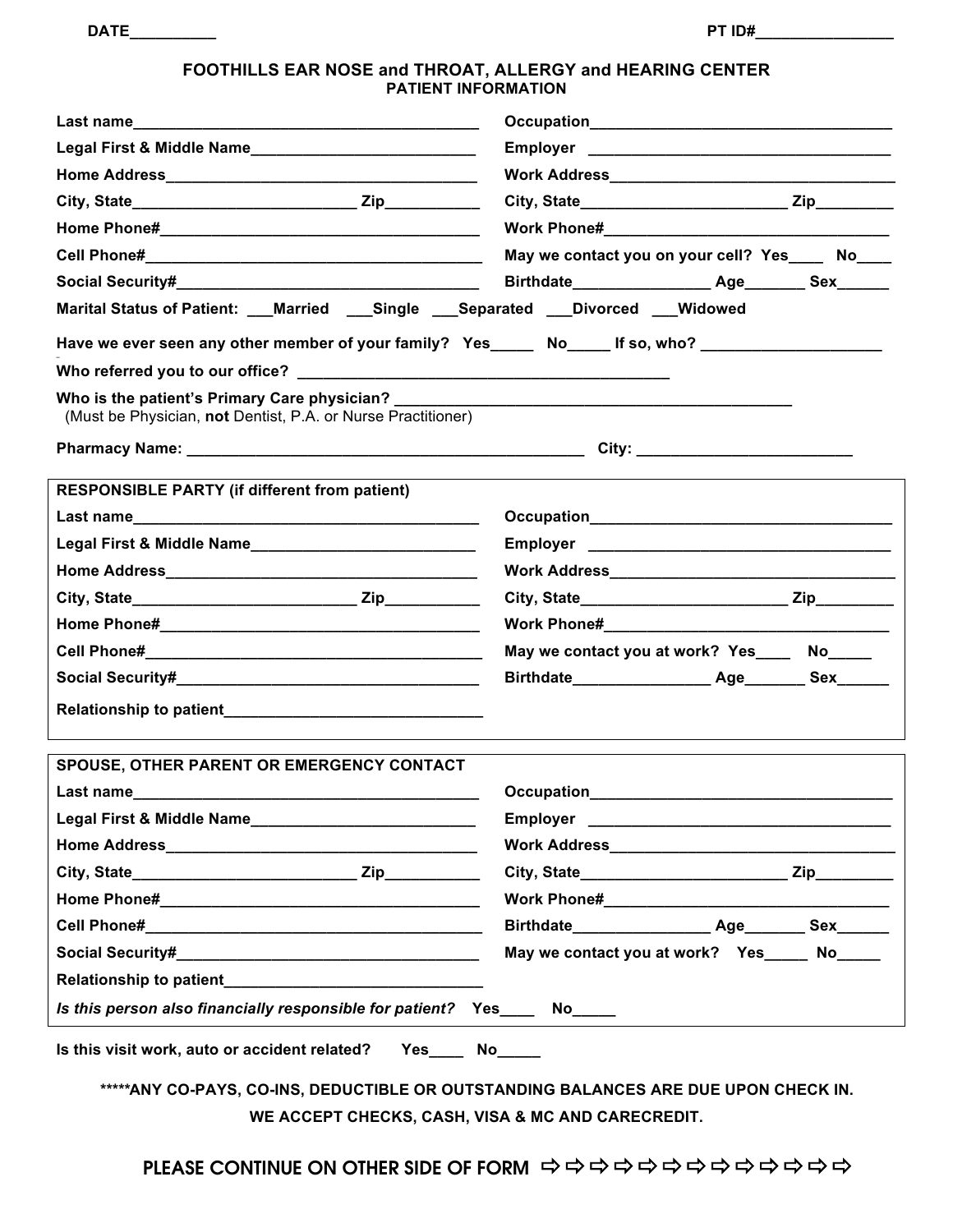**Thank you for choosing us as your health care provider. The following is a statement of our Financial and Office policies, which we require you to read and sign prior to any treatment. Please read each statement and sign below.**

## **OUR OFFICE POLICY**

!! **Release of Medical Information:** Your signature below allows us to release to insurance company(s), hospitals, referring physicians, other healthcare providers, and attorneys your health information for treatment, billing and healthcare operations. It also allows us to obtain necessary information from your other healthcare providers if needed for care provided by our office.

!! **Appointments:** We require at least 48 hours' notice to reschedule or cancel an appointment. **Our office may elect to reschedule an appointment if the patient is late**. We reserve the right to charge for missed appointments or for insufficient notice when canceling or rescheduling appointments. Excessive missed appointments may result in discharge from this practice. It is imperative to your health and well-being that follow-up appointments are kept.

!! **Physicians:** Drs. Adham, Almand and Tigner are Otolaryngologists/Head and Neck Surgeons (Ear, Nose and Throat Physicians). They are primarily trained as surgeons, but can also help with difficult ear, nose and throat problems. **As specialists, they are unable to provide routine medical treatment that could and should be provided by your primary care physician.**

!! **HIPAA:** You have been given a copy of our privacy practices that describes how your health information is used and shared. The Otolaryngology Center of East Tennessee, P.C. has the right to change this notice at any time and a current copy can be obtained by contacting our office.

## !! **List person(s) to whom our office is allowed to release information regarding your medical care: (Name & relationship)**:

\_\_\_\_\_\_\_\_\_\_\_\_\_\_\_\_\_\_\_\_\_\_\_\_\_\_\_\_\_\_\_\_\_\_\_\_\_\_\_\_\_\_\_\_\_\_\_\_\_\_\_\_\_\_\_\_\_\_\_\_\_\_\_\_\_\_\_\_\_\_\_\_\_\_\_\_\_\_\_\_\_\_\_\_\_\_\_\_\_\_\_\_\_\_ !! **List any additional people that have your permission to seek medical treatment/services for your child: (Names)**:

 $\_$  , and the contribution of the contribution of the contribution of the contribution of the contribution of  $\mathcal{L}_\text{max}$ 

\_\_\_\_\_\_\_\_\_\_\_\_\_\_\_\_\_\_\_\_\_\_\_\_\_\_\_\_\_\_\_\_\_\_\_\_\_\_\_\_\_\_\_\_\_\_\_\_\_\_\_\_\_\_\_\_\_\_\_\_\_\_\_\_\_\_\_\_\_\_\_\_\_\_\_\_\_\_\_\_\_\_\_\_\_\_\_\_\_\_\_\_\_\_

!! **Emergencies:** If you have a true emergency after hours, Dr. Adham, Almand and Tigner can be reached by calling the office and following the recorded telephone instructions. Please do not call after office hours for problems that are not considered emergencies. Non-emergencies must be handled during regular office hours.

 $\rightarrow$  **Contact:** I hereby give my permission for doctors or staff to leave a message at the home and cell telephone numbers listed on the patient information sheet.

*==================================================================================*

**I have read and understand the policies listed above and agree to the terms. I agree to take full responsibility for this account. I also authorize the doctors to provide me with reasonable and proper medical care by today's standards. I have received a copy of the full Financial Policy.**

DATE \_\_\_\_\_\_\_\_\_\_\_\_\_\_\_\_\_\_ PATIENT / PARENT SIGNATURE \_\_\_\_\_\_\_\_\_\_\_\_\_\_\_\_\_\_\_\_\_\_\_\_\_\_\_\_\_\_\_\_\_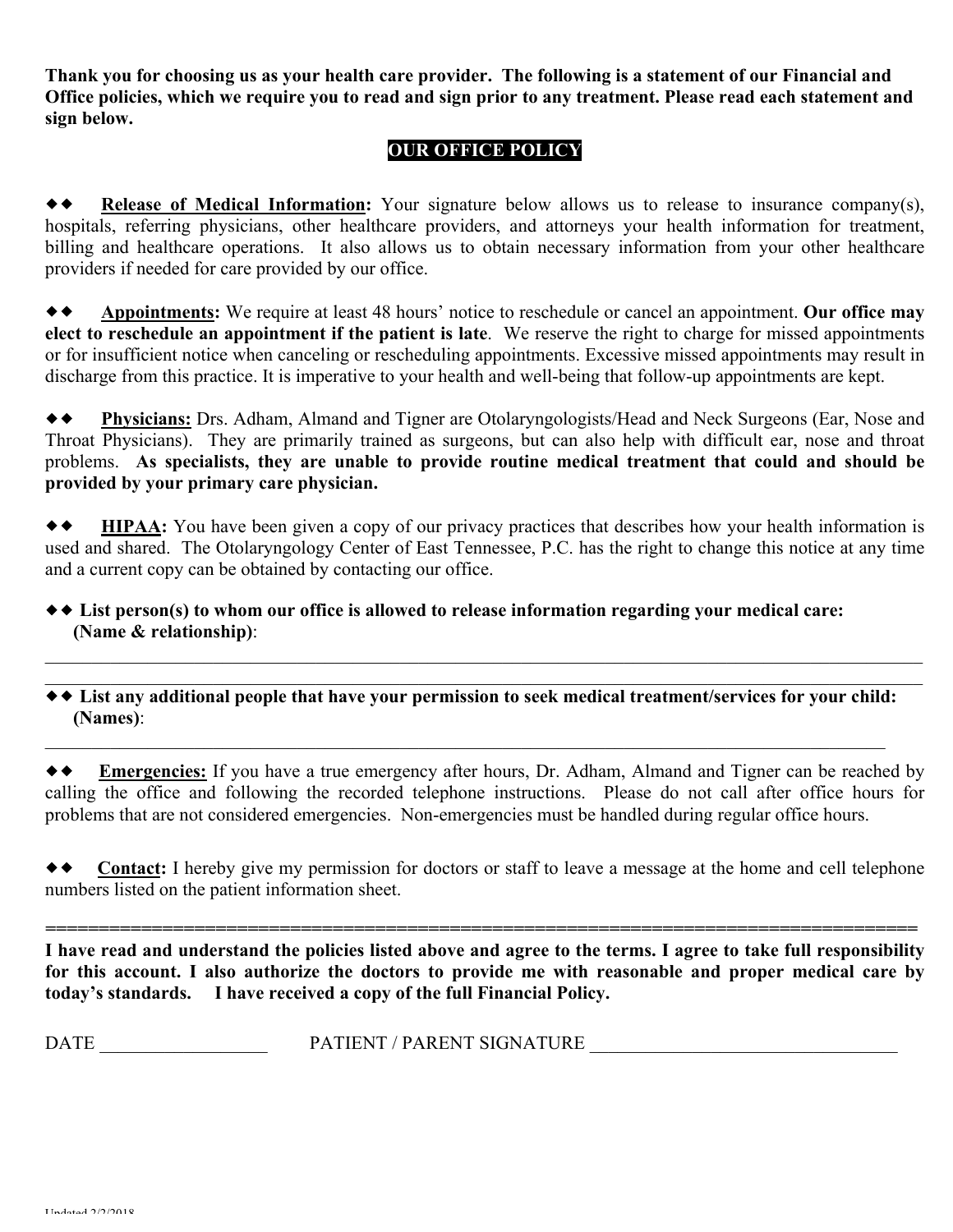## **PATIENT MEDICAL HISTORY** Teday's Definition

| Please list any medical problems, illnesses, hospitalizations or surgeries that you have had in the past or that you currently have:                                                                                                                                                                                                                                                                                      |
|---------------------------------------------------------------------------------------------------------------------------------------------------------------------------------------------------------------------------------------------------------------------------------------------------------------------------------------------------------------------------------------------------------------------------|
| * Do you have a history of any abnormal bruising or bleeding? _____Yes _____No                                                                                                                                                                                                                                                                                                                                            |
| Do you take any medications/supplements on a routine basis? _____Yes _____No; If yes, please complete reverse side of this form.                                                                                                                                                                                                                                                                                          |
|                                                                                                                                                                                                                                                                                                                                                                                                                           |
|                                                                                                                                                                                                                                                                                                                                                                                                                           |
|                                                                                                                                                                                                                                                                                                                                                                                                                           |
| * Is there any family history of abnormal bruising or bleeding? _____Yes _____No                                                                                                                                                                                                                                                                                                                                          |
| * Is there any family history of problems with general anesthesia? ____Yes ____No                                                                                                                                                                                                                                                                                                                                         |
|                                                                                                                                                                                                                                                                                                                                                                                                                           |
| Medical Problems of Immediate Blood Relatives:<br>Medical Problems of Immediate Blood Relatives:                                                                                                                                                                                                                                                                                                                          |
| Have you ever smoked or chewed tobacco? _____Yes _____No lf Yes, how many packs per day________ For how many years? ______<br>Are you still smoking? _________ If not, how many years since you quit? _______<br>Are you now or have you ever been a heavy drinker? _____Yes _____No; Are you still drinking? _____Yes ____No                                                                                             |
|                                                                                                                                                                                                                                                                                                                                                                                                                           |
| <b>MEDICAL</b><br>Fever / Chills<br><b>Thyroid Disease</b><br>Chest Pain<br>Weight Gain<br><b>Heart Murmur</b><br><b>Weight Loss</b><br>Tuberculosis<br>Depression<br>Cancer<br><b>Gastrointestinal Problems</b><br><b>Diabetes</b><br>Liver Disease<br><b>Genitourinary Problems</b><br>Neurologic Problems<br>Seizures<br><b>High Blood Pressure</b><br>Heart Disease (Describe Below)<br>Lung Disease (Describe Below) |
| Other medical problems, surgeries or illnesses not listed above (use back if needed):                                                                                                                                                                                                                                                                                                                                     |
|                                                                                                                                                                                                                                                                                                                                                                                                                           |

*If you are scheduled to have ANY surgery, you MUST be off all aspirin - containing products for two weeks prior to having surgery.*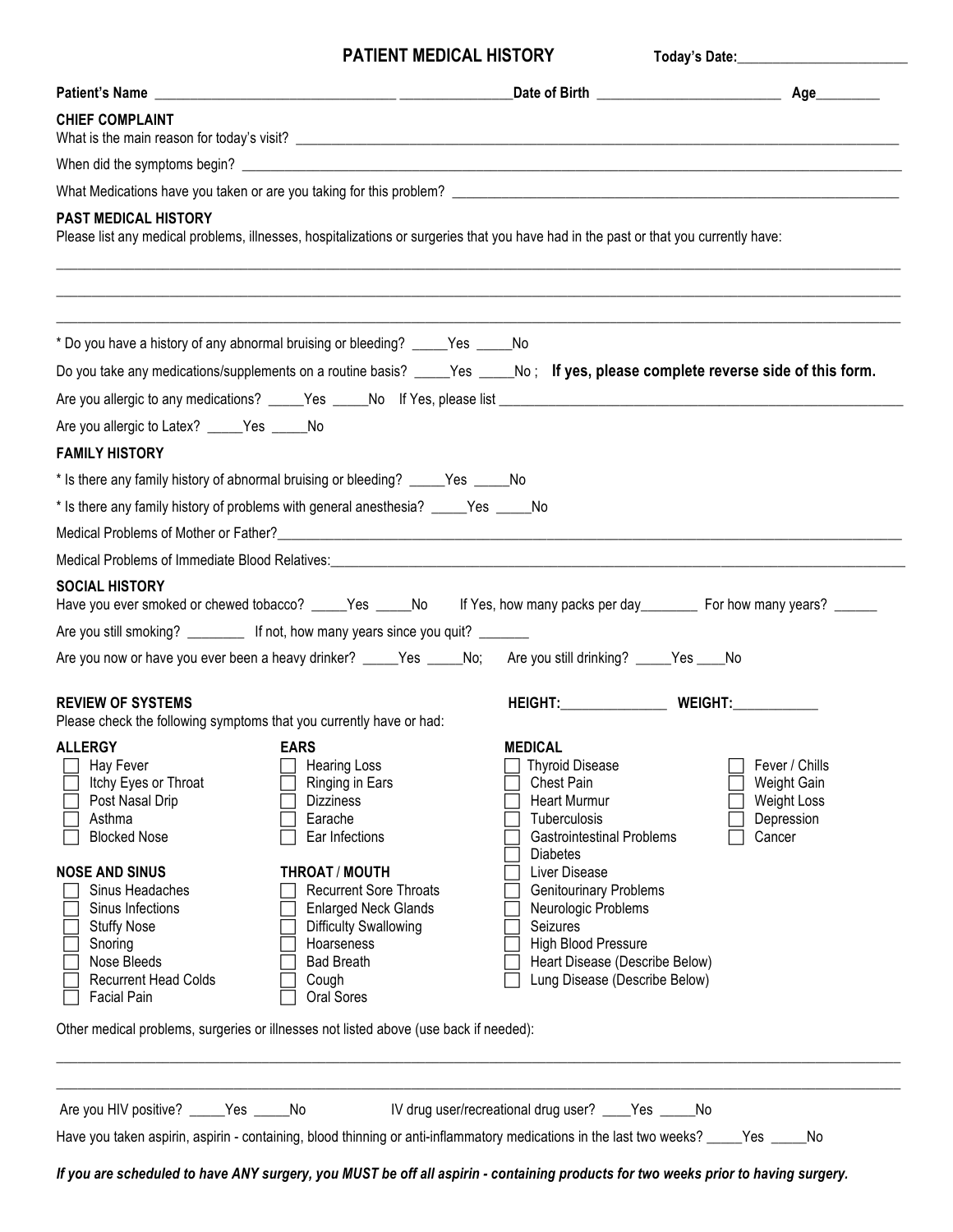## **PRESCIPTION MEDICATION & OVER-THE-COUNTER SUPPLEMENT LIST**

**Pt. Name: \_\_\_\_\_\_\_\_\_\_\_\_\_\_\_\_\_\_\_\_\_\_\_\_\_\_\_\_\_\_\_\_\_\_\_\_\_\_\_**

|                   |                            | <b>DOSAGE</b> |             |           | Date Reviewed & Initialed (for office use) |  |  |  |  |  |  |  |  |  |  |  |  |
|-------------------|----------------------------|---------------|-------------|-----------|--------------------------------------------|--|--|--|--|--|--|--|--|--|--|--|--|
|                   | Strength, How often, Route |               |             |           |                                            |  |  |  |  |  |  |  |  |  |  |  |  |
| (ie. Amoxicillin) | (ie. Aleve, Fish Oil)      | (ie. 10 mg)   | (ie. 2x)    | (ie.oral) |                                            |  |  |  |  |  |  |  |  |  |  |  |  |
| Prescription      | Supplement                 | ${\mathsf S}$ | $\mathbf O$ | ${\sf R}$ |                                            |  |  |  |  |  |  |  |  |  |  |  |  |
|                   |                            |               |             |           |                                            |  |  |  |  |  |  |  |  |  |  |  |  |
|                   |                            |               |             |           |                                            |  |  |  |  |  |  |  |  |  |  |  |  |
|                   |                            |               |             |           |                                            |  |  |  |  |  |  |  |  |  |  |  |  |
|                   |                            |               |             |           |                                            |  |  |  |  |  |  |  |  |  |  |  |  |
|                   |                            |               |             |           |                                            |  |  |  |  |  |  |  |  |  |  |  |  |
|                   |                            |               |             |           |                                            |  |  |  |  |  |  |  |  |  |  |  |  |
|                   |                            |               |             |           |                                            |  |  |  |  |  |  |  |  |  |  |  |  |
|                   |                            |               |             |           |                                            |  |  |  |  |  |  |  |  |  |  |  |  |
|                   |                            |               |             |           |                                            |  |  |  |  |  |  |  |  |  |  |  |  |
|                   |                            |               |             |           |                                            |  |  |  |  |  |  |  |  |  |  |  |  |
|                   |                            |               |             |           |                                            |  |  |  |  |  |  |  |  |  |  |  |  |
|                   |                            |               |             |           |                                            |  |  |  |  |  |  |  |  |  |  |  |  |
|                   |                            |               |             |           |                                            |  |  |  |  |  |  |  |  |  |  |  |  |
|                   |                            |               |             |           |                                            |  |  |  |  |  |  |  |  |  |  |  |  |
|                   |                            |               |             |           |                                            |  |  |  |  |  |  |  |  |  |  |  |  |
|                   |                            |               |             |           |                                            |  |  |  |  |  |  |  |  |  |  |  |  |
|                   |                            |               |             |           |                                            |  |  |  |  |  |  |  |  |  |  |  |  |
|                   |                            |               |             |           |                                            |  |  |  |  |  |  |  |  |  |  |  |  |
|                   |                            |               |             |           |                                            |  |  |  |  |  |  |  |  |  |  |  |  |
|                   |                            |               |             |           |                                            |  |  |  |  |  |  |  |  |  |  |  |  |
|                   |                            |               |             |           |                                            |  |  |  |  |  |  |  |  |  |  |  |  |
|                   |                            |               |             |           |                                            |  |  |  |  |  |  |  |  |  |  |  |  |
|                   |                            |               |             |           |                                            |  |  |  |  |  |  |  |  |  |  |  |  |
|                   |                            |               |             |           |                                            |  |  |  |  |  |  |  |  |  |  |  |  |
|                   |                            |               |             |           |                                            |  |  |  |  |  |  |  |  |  |  |  |  |
|                   |                            |               |             |           |                                            |  |  |  |  |  |  |  |  |  |  |  |  |
|                   |                            |               |             |           |                                            |  |  |  |  |  |  |  |  |  |  |  |  |
|                   |                            |               |             |           |                                            |  |  |  |  |  |  |  |  |  |  |  |  |
|                   |                            |               |             |           |                                            |  |  |  |  |  |  |  |  |  |  |  |  |
|                   |                            |               |             |           |                                            |  |  |  |  |  |  |  |  |  |  |  |  |
|                   |                            |               |             |           |                                            |  |  |  |  |  |  |  |  |  |  |  |  |
|                   |                            |               |             |           |                                            |  |  |  |  |  |  |  |  |  |  |  |  |
|                   |                            |               |             |           |                                            |  |  |  |  |  |  |  |  |  |  |  |  |
|                   |                            |               |             |           |                                            |  |  |  |  |  |  |  |  |  |  |  |  |
|                   |                            |               |             |           |                                            |  |  |  |  |  |  |  |  |  |  |  |  |
|                   |                            |               |             |           |                                            |  |  |  |  |  |  |  |  |  |  |  |  |
|                   |                            |               |             |           |                                            |  |  |  |  |  |  |  |  |  |  |  |  |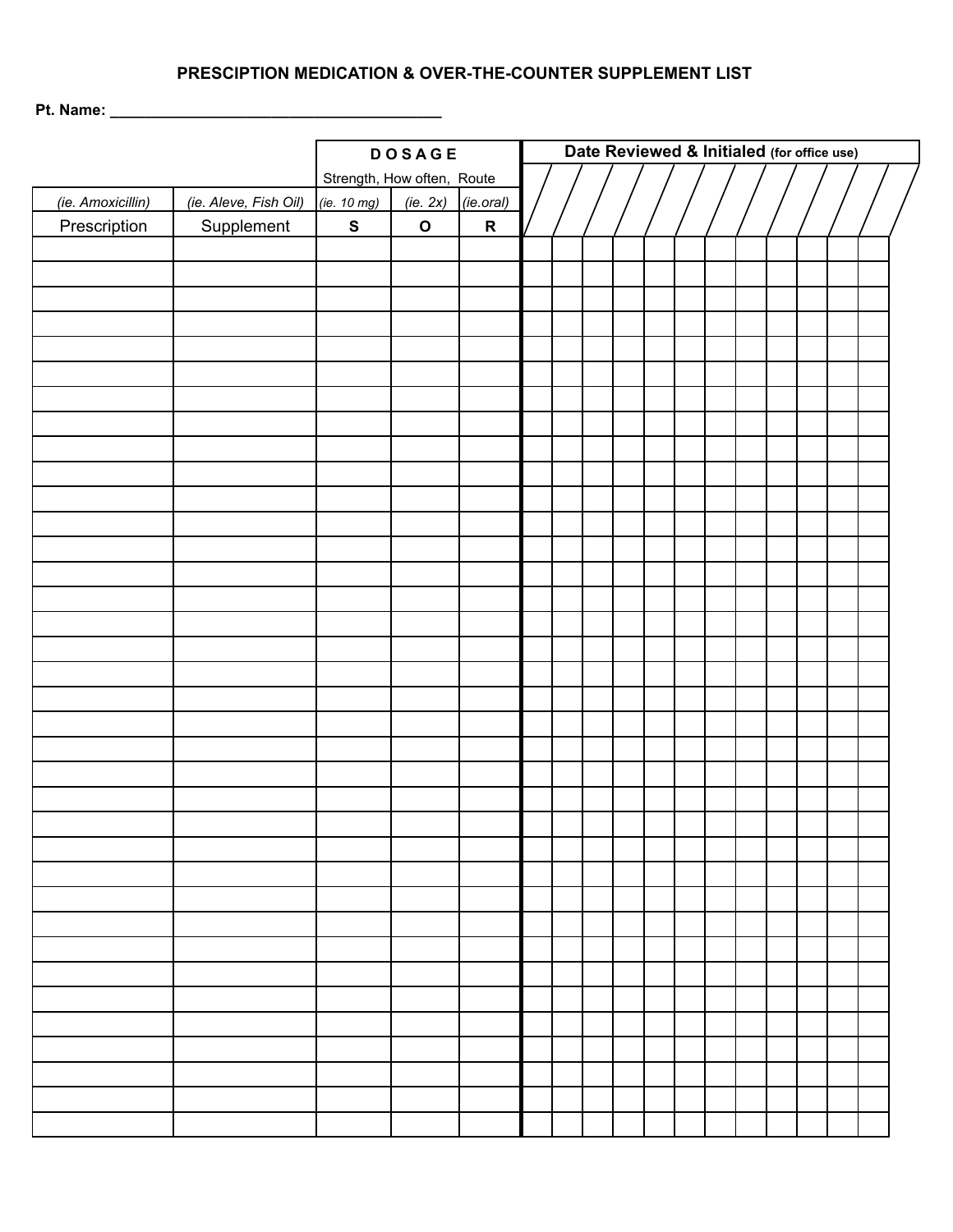### **Patient Financial Policy**

Patient Name: \_\_\_\_\_\_\_\_\_\_\_\_\_\_\_\_\_\_\_\_\_\_\_\_\_\_\_\_\_\_\_\_\_\_\_\_\_\_\_ DOB: \_\_\_\_\_\_\_\_\_\_\_\_\_\_\_\_\_\_\_

Thank you for choosing **Foothills Ear Nose and Throat** for your ENT, allergy and audiology care!

We are committed to the success of your medical treatment and care. Please understand that a mutual financial understanding is part of our relationship.

We sincerely hope that by sharing our financial expectations we will strengthen the physician-patient relationship and keep the lines of communication open. This financial policy helps us provide quality care to our valued patients. If you have any questions or need clarification of any of the below policies, please feel free to ask a receptionist or contact us at **865-983-4090**.

### **Payment is Due At the Time of Service**

- We accept cash, checks, debit, credit cards and Care Credit.
- All Insurance co-payments, deductibles, co-insurance and fees for non-covered services are due at the time of service.
- Patient-responsible balances are due when you check in for your appointment.
- There is a \$29.00 charge for checks returned to us for NSF.
- Outstanding balances not paid within 60 days of receiving your statement may be forwarded to an external collection agency and additional fees of **25%** will be added to your account. We also reserve the right to discontinue care.
- If you make an overpayment on your account, we will issue a refund only if there are no other outstanding debts on your account to the same guarantor or financial responsible party that paid.

**PLEASE REMEMBER- Your insurance is a contract between you and your insurance carrier. We, as healthcare providers, just execute that agreement for you. We are bound by the terms in your contract. As a result, it is your responsibility to understand your coverage and benefits. If your insurance requires a referral for "specialist" office visits, you need to contact your primary care physician to get that referral. We cannot see you without it, if it is required.**

### **Filing Claims**

■ We will gladly submit claims for your services to your insurance company on your behalf. If your insurance company has not paid the claims within 60 days, the balance becomes patient responsibility. We try to resolve most claim issues, but it may become necessary for you to contact your insurance company to get the claim paid. **Be sure to keep your insurance information up-to-date with us with any changes.**

### **Referrals**

■ If you have a plan we are contracted with that requires a referral authorization for office visits (ie. AARP Medicare Complete, UHC Compass plan), you will need to obtain one from your primary care physician. If we have not received an authorization prior to your arrival at the office you will be asked to reschedule your appointment. Without an insurance required referral, the insurance company will deny payment for services.

#### **\_\_\_\_\_ Initial here**

### **No Show Policy**

■ We request that at least a **two-business day** advance notice be given to the office if you will be unable to keep your scheduled appointment. This allows us to release your appointment time to another patient. We charge an administration fee of **\$50 for no-shows or late cancellations**. Patients who repeatedly "no show", cancel or reschedule appointments may be discharged from the practice.

### **Arriving late for Appointment**

■ We understand that sometimes you may be running late. Unfortunately, we have patients scheduled throughout the day and may not be able to see you if you arrive late. We will try to accommodate you if possible. Otherwise, you will need to reschedule your appointment.

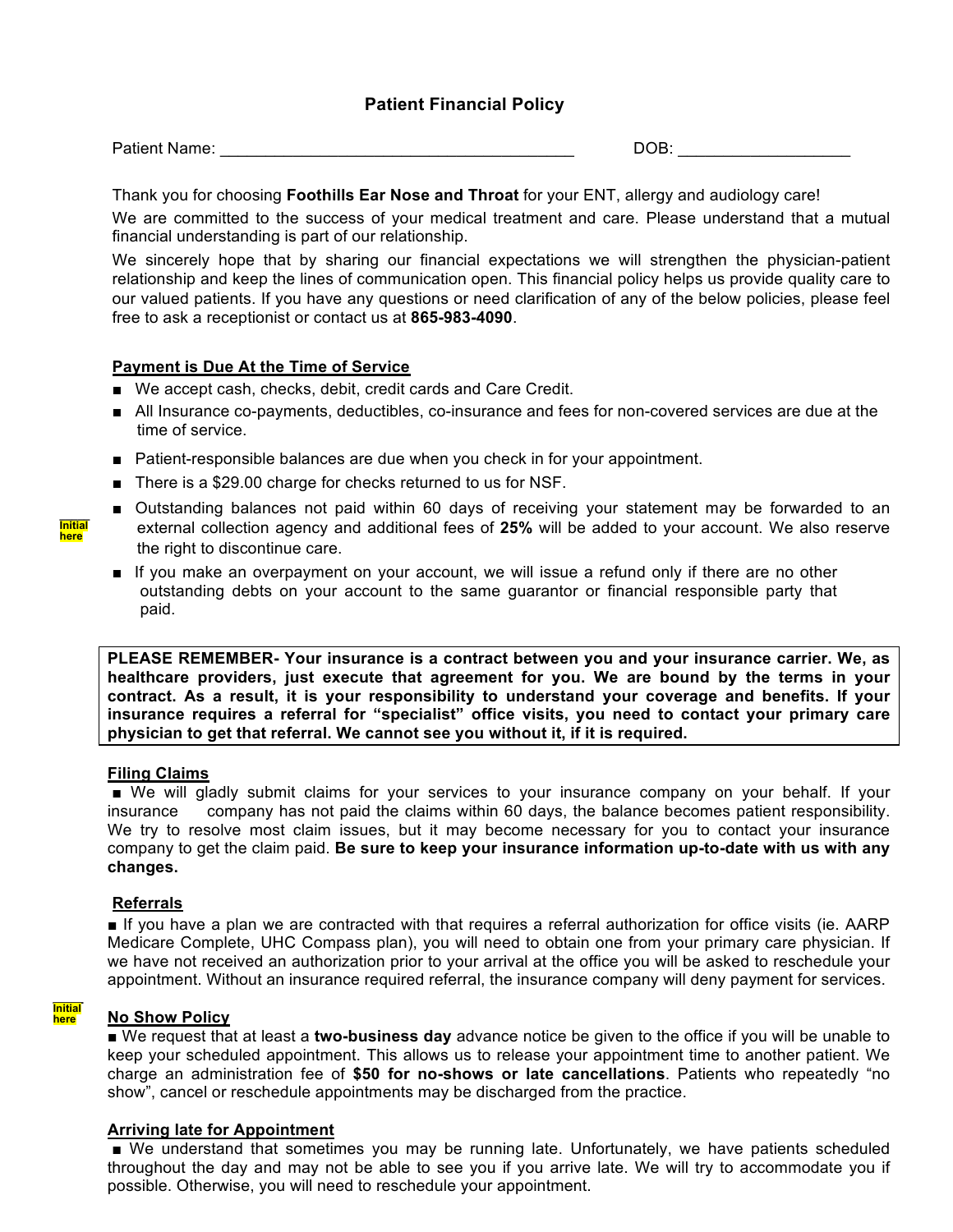#### **Proof of Insurance**

Please bring your insurance card(s) and a valid photo ID with you to each appointment.

#### **\*\*It is your responsibility to notify the practice of changes in your health insurance.**

#### **Self-Pay Accounts**

■ We designate accounts, **Self-Pay**, under the following circumstances: (1) patient does not have health insurance coverage (2) patient is covered by an insurance plan that our providers do not participate in, (3) patient does not have a current, valid insurance card on file, (4) patient does not have a valid insurance referral on file.

Self-Pay patients, please be prepared to pay in full at time of service. This includes the cost for the patient office visit and possible diagnostic endoscopy (scope). There may additional fees for in office procedures, including cerumen (earwax) removal, postoperative sinus debridement, allergy testing, hearing tests or hearing aids. If you are unable to pay, you will be asked to reschedule your appointment.

#### **In Office Procedures**

■ In order to properly evaluate/diagnose your problem, we may need to do a **diagnostic procedure** or use an instrument to perform a **"scope***"*. This allows the physician to see into your sinus and/or throat. Most insurance companies classify this as a **"surgical procedure"** and in most cases, gets applied to your deductible or co-insurance and is **NOT** covered under your office co-pay. This amount is determined by your insurance carrier.

#### **Surgical Procedures**

- If you/your child requires a surgical procedure at the hospital, please note you will receive separate billing statements from the hospital, pathologists (if applicable) and anesthesiologist. Your responsibility to us is for our physician only.
- We will call you with the amount you will be responsible for on your surgery. This amount will need to be paid 2 business days prior to your surgery day.
- **Post-Surgery-** Office visits after surgery that are related to the surgery and are within the "global **period"** as determined by the Center for Medicare & Medicaid Services, are included in the surgical charge and will not require an additional co-pay. However, endoscopic procedures (*scopes*) and a few other procedures do not have a global period and surgical aftercare is not included in the surgical fee. Many sinus surgeries require 1 or 2 **"debridements***"* post-surgery which co-insurance and deductibles are applied, resulting in possible additional payments being due.

#### **Audiology Services**

Hearing tests are an integral part of diagnosing hearing, tinnitus (ringing or noise in ear), pressure or pain in your ear. Without these tests your physician cannot make a proper diagnosis to help you. Hearing tests are NOT included in your office visit co-pay therefore, co-insurance and deductibles apply for these charges.

### **As a courtesy, you will receive an automated call to remind you of your appointment two business days prior.**

**\_\_\_\_\_ responsibility. I have read, understand, and agree to the above Financial Policy. I understand that charges not covered by my insurance company, as well as applicable copayments and deductibles, are my** 

**I authorize my insurance benefits be paid directly to Ear, Nose and Throat Consultants of East Tennessee.**

**\_\_\_\_\_ Initial here**



**\_\_\_\_\_ Initial here**